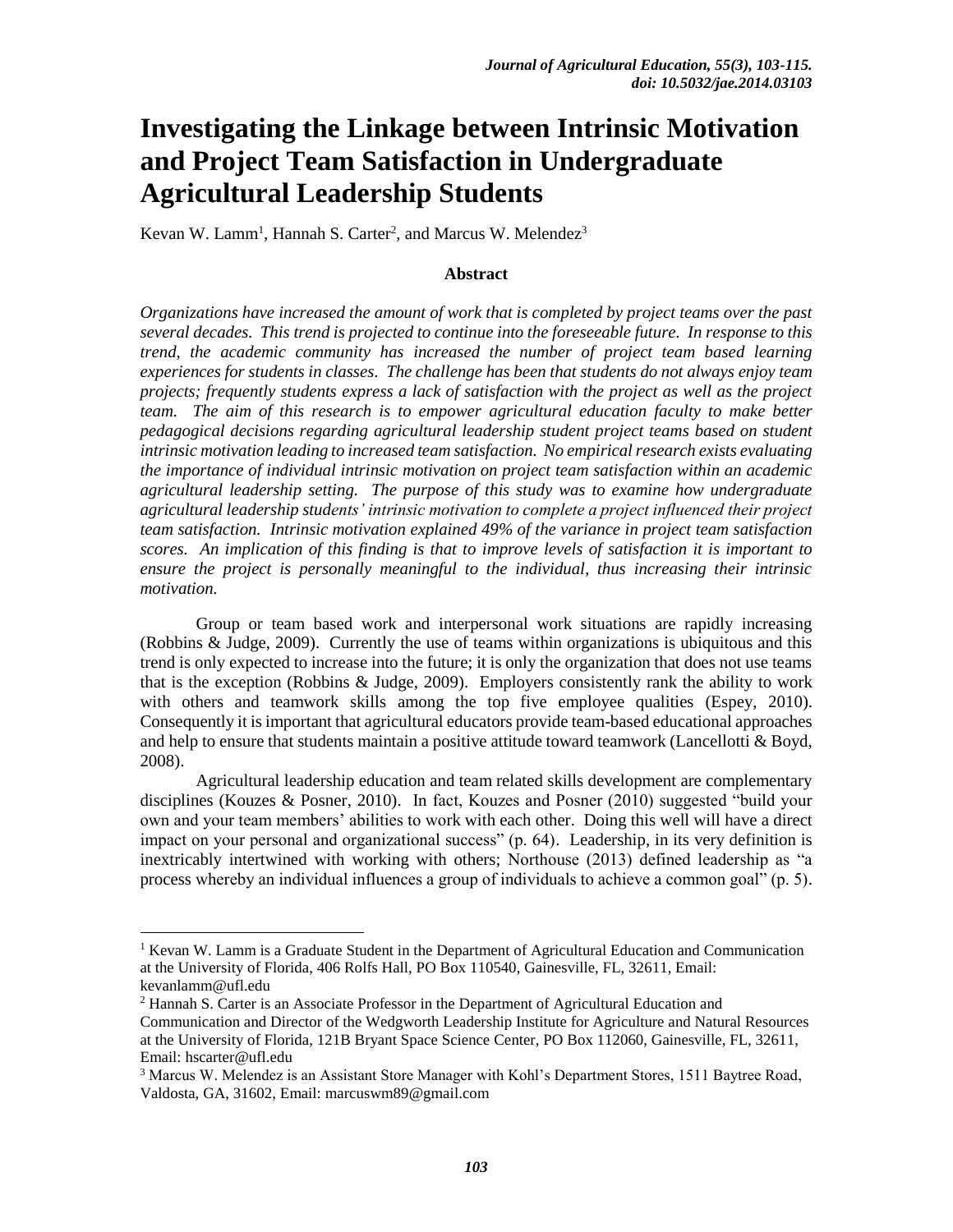Undergraduate agricultural leadership education represents a unique, and appropriate, context in which to study team related outcomes (Micari, Gould, & Lainez, 2010).

Although there are strong indicators that project team learning is already employed, there are also indications that such educational approaches are not always with the most positive response from learners (Burdett & Hastie, 2009). Frequently students do not view group, or team based, projects positively (Espey, 2010). Reasons for disliking project teams included bad experiences in the past, social loafing, overly dominant personalities, apathy, or conflict (Espey, 2010). Nonetheless, team satisfaction has also been shown to lead to higher levels performance. For example, Springer, Stanne, and Donovan (1999) found performance and satisfaction to be related based on their meta-analysis of group based learning.

Motivating students has been the focus of numerous studies (e.g. Aarnio, Nieminen, Pyörälä, & Lindblom-Ylänne, 2010; Kember, Ho, & Hong, 2008; Turner & Herren, 1997); however, there is limited empirical research that specifically examines how undergraduate leadership student intrinsic motivation is related to project team satisfaction.

Effective and efficient educational programs are one of the priority areas of the National Research Agenda: American Association for Agricultural Education 2011 – 2015 (Doerfert, 2011). To continue to be relevant, agricultural educators must be nimble and responsive to these trends. This includes providing appropriate educational programming to diverse audiences and learners (Doerfert, 2011).

## **Theoretical Framework**

The theoretical framework for this study is based on the theory of intrinsic motivation (IM) in academic settings proposed by Elliot and Church (1997). There are a number of definitions of IM; however, for the purposes of this study IM in academic settings was determined to be most appropriate. According to Deci (1971), someone "is intrinsically motivated to perform an activity when one receives no apparent reward except the activity itself" (p. 105). In an agricultural education or classroom context "intrinsically motivated students want to learn because they are curious, seek knowledge, are interested in self-improvement, and learning gives them satisfaction" (Buckmaster & Carroll, 2009, p. 53).

Biologically IM is the internal catalyst that drives the need for knowledge and skill attainment that are only beneficial at some future time (Baldassarre, 2011). In this regard IM is unique and distinct from extrinsic motivation (EM) (Deci, 1971). While both IM and EM are experienced by the individual through external stimuli the motivation process is different. Extrinsic motivation tends to be focused on tangible rewards, results, and immediate outcomes whereas IM tends to be focused on the learning process and potential future benefits (Baldassarre, 2011).

In an agricultural education environment extrinsic motivation in the form of grades have been shown to be related to EM; however, undergraduate students have been found to have higher levels of IM when they are encouraged to develop mastery, or self-directed goals (Elliot & Church, 1997). Based on the literature there was strong support for the position that IM is a unique and measurable process experienced by individuals and that IM is conceptually unique and measurably different from EM (e.g. Baldassarre, 2011; Deci, 1971; Elliot & Church, 1997).

Intrinsic motivation has been shown to be malleable at any given moment based on an individual's state (Deci, 1971). This state level of IM has been shown to be conceptually unique from an individual's predisposition towards trait levels of IM or EM (Baldassarre, 2011). Regardless of predisposition, whether IM or EM oriented in general, IM has been shown to be influenced by proximal events (Deci, Koestner, & Ryan, 1999). For example, studies have shown that antecedent events, such as teacher intervention, can have a direct and significant impact on student IM (Deci, et al., 1999).

High levels of IM in undergraduate students have been found to be positively related to performance and satisfaction on an individual task, even when the students' performance was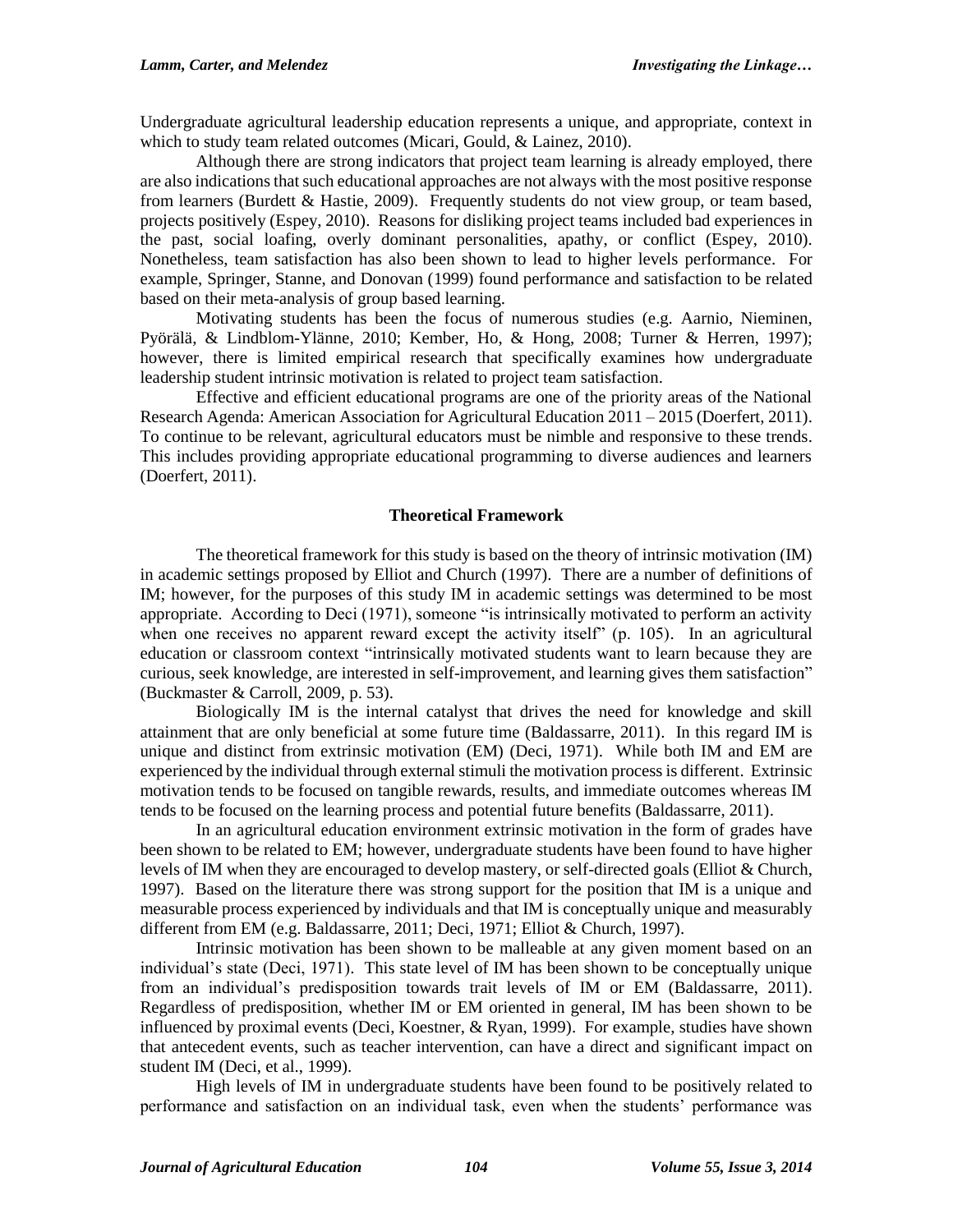experimentally constrained (Freedman & Phillips, 1985). To the contrary, IM has been found to be negatively affected under conditions where individuals felt as though they were being monitored closely (Enzle & Anderson, 1993) or when tangible rewards were provided (Deci et al., 1999). The flexibility of state levels of IM has been well established within the literature (e.g. Enzle & Anderson, 1993; Deci et al., 1999).

Teacher interactions that have been shown to directly improve student IM have included encouraging students to see the fun in the intended goal (Csikszentmihalyi, 1990) or providing verbal rewards for goal achievement (Deci, et al., 1999). When IM is increased positive individual and organizational outcomes have been observed. For example, Antoni (2009) found that IM was positively related to increased social capital formation amongst organizational members; additionally, organizations benefited through increased membership participation when members joined for intrinsically motivated reasons. Oudejans (2007) found that IM was positively predictive of job satisfaction for individuals employed in public and private sectors. Benefits of increased levels of IM for individuals (e.g. Antoni, 2009; Oudejans, 2007; Williams & Deci, 1996); and organizations (e.g. Antoni, 2009; Gagne & Deci, 2005) have been examined; however, there is a lack of research examining how IM interacts with team satisfaction in undergraduate agricultural leadership students.

The trend toward project teams in educational settings is based on a number of readily observable trends in the workplace (Burdett & Hastie, 2009; Robbins & Judge, 2009). Teams have been shown to be very positive within organizations. For example, Emery and Barker (2007) found team structures increased productivity and net profit. When aggregated, higher team satisfaction scores led to increased team performance (Lancellotti & Boyd, 2008). However, there are also studies that have found that teams can have a negative effect. For example, Robinson and Kraatz (1998) reported that individuals tended to engage in deviant workplace behaviors, such as lying, more frequently in a group setting when the group norm permitted such behavior. The relative anonymity of groups enabled behaviors that would have been avoided by individuals that would ordinarily be afraid of being caught (Robbins & Judge, 2009).

Project team assignments within agricultural education settings represent a challenge and opportunity to prepare students for the workforce (Burdett & Hastie, 2009). For example, Almond (2009) found that participating in group work encouraged students to develop interpersonal, communication, and collective decision making skills. However, project team assignments have also been shown to have negative effects, for example, dissatisfaction leading to lower performance (Freeman, 1996), lower group scores for high performing individuals (Almond, 2009), or difficulties in organizing leading to frustration (Livingstone & Lynch, 2000). According to Freeman (1996), "students who felt group work was an integral part of the learning experience probably made the most of the opportunity to engage in group interaction and to use others' contributions to enhance their own understanding of the subject matter" (p. 279). Furthermore, Livingstone and Lynch (2000) found that teacher intervention and particular attention to team project work resulted in higher levels of achievement and satisfaction among undergraduate students.

## **Purpose and Research Questions**

The purpose of this study was to examine how undergraduate agricultural leadership students' intrinsic motivation to complete a project influenced their project team satisfaction. The study was driven by the following research objectives:

- 1. Describe the levels of intrinsic motivation in undergraduate agricultural leadership students.
- 2. Describe the levels of project team satisfaction in undergraduate agricultural leadership students.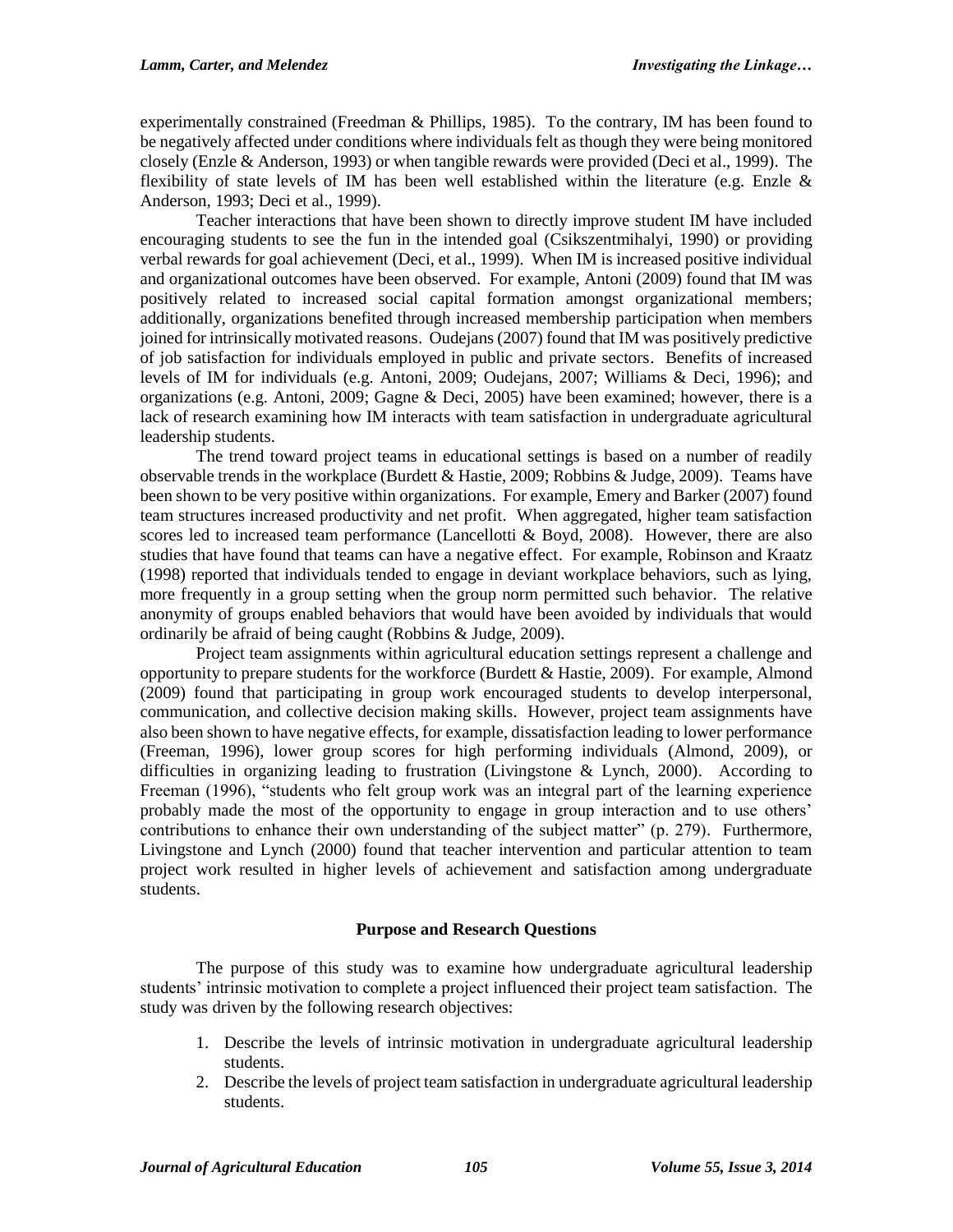- 3. Identify the relationship between intrinsic motivation and project based team satisfaction in undergraduate agricultural leadership students.
- 4. Identify how intrinsic motivation predicts project based team satisfaction in undergraduate agricultural leadership students.

#### **Methods**

The population for this study was undergraduate agricultural leadership students. A census of two classes of undergraduate agricultural leadership students in a single southern land grant university was included in the study. Data from the first class were collected in the fall of 2012; data from the second class were collected in the spring of 2013. Multiple classes were studied to ensure results would be generalizable to a broader audience (Ary, Jacobs, & Sorensen, 2010). The first class had 32 students enrolled; the researchers received a 100% response rate. The second class had 35 students enrolled; the researchers received a 100% response rate. There were a total of 67 completed questionnaires included in the study.

Demographic data were obtained through respondent self-report. The sample was 35.8%  $(n = 24, \text{ coded as } 1)$  male and  $64.2\%$   $(n = 43, \text{ coded as } 2)$  female. The average age of respondents was 22 ( $M = 22.2$ ,  $SD = 4.6$ ) with a range of ages between 19 and 47. Respondents represented all undergraduate classifications within the university,  $1.5\%$  ( $n = 1$ ) freshman,  $11.9\%$  ( $n = 8$ ) sophomore, 31.3% ( $n = 21$ ) junior, 52.2% ( $n = 35$ ) senior, 3.0% ( $n = 2$ ) of respondents did not provide classification information.

For the purposes of the study student race and ethnicity were defined as self-perceived membership in population groups that define themselves by cultural heritage, language, physical appearance, behavior, or other characteristics ("Standards", 1995, p. 26). In this study, race was defined as: American Indian or Alaska native; Asian or Pacific Islander; Black or African American; White; or Other. Ethnicity was defined as either Hispanic/Latino(a)/Chicano(a) or not. These categories were based on United States of America Office of Management and Budget standards for the classification of Federal Data on Race and Ethnicity ("Standards", 1995, p. 29). From an ethnicity perspective 17.9% ( $n = 12$ , coded as 1) of respondents identified themselves as Hispanic/Latino(a)/Chicano(a). In regard to respondents' race, 85.1% (*n* = 57) identified themselves as White,  $4.5\%$  ( $n = 3$ ) identified themselves as Black or African American,  $3.0\%$  ( $n =$ 2) identified themselves as American Indian or Alaska native, 1.5% (*n* = 1) identified themselves as Asian or Pacific Islander. Due to the limited number of individuals in non-White race categories subsequent analysis of race was based on whether an individual classified themselves as either White (coded as 1) or non-White (coded as 0).

During the course participants were assigned to project team by the course instructor. The team project consisted of a group determined philanthropic activity, a group presentation, and a final group report. The team project lasted the duration of the course. At the conclusion of the course participants were surveyed. Participants were not informed of the research or researcher intent to conduct a study during the course. Respondents received no compensation or course credit for participating in the study.

A paper-based questionnaire was used to collect participant responses. The questionnaire was developed by combining previously developed, valid and reliable instruments. The use of previously established measures increases data validity and reliability (Ary et al., 2010). The questionnaire was reviewed by a panel of experts knowledgeable in survey design and undergraduate instruction for validity prior to administration.

Participants self-reported their intrinsic motivation in completing the project using a researcher adapted measure developed by Elliot and Church (1997). The original measure included eight items and was directed at intrinsic motivation toward a personality psychology class. The researcher modified the questions to be project focused. Additionally an item asking participants' if they were enjoying the class was omitted; the item was not relevant because the project was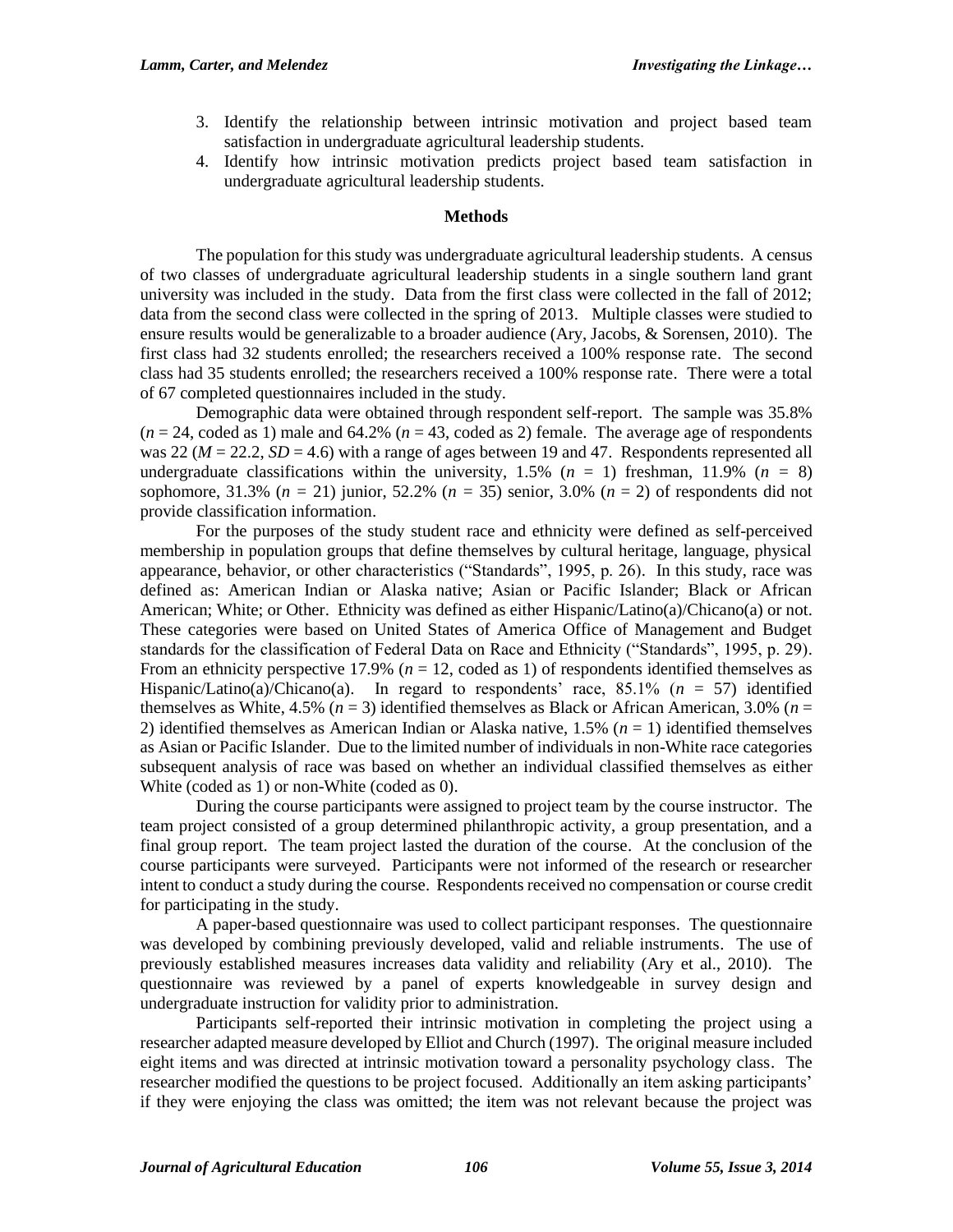completed when participants responded to the questionnaire. Consequently seven items were used to assess participants' intrinsic motivation toward their project: "I think my project was interesting," "I think pursuing this project was a waste of my time" (reverse scored), "I think my project was fun," "I think my project was boring" (reverse scored), "I'm glad I picked this project," "I don't like the project I selected" (reverse scored), "I intend to tell others about my project." . Individuals indicated their response on a five-point, Likert-type scale. Possible responses to each item included: 1 – *Strongly Disagree*, 2 – *Disagree*, 3 – *Neutral*, 4 – *Agree*, 5 – *Strongly Agree*. Responses to the seven items were averaged to create an overall intrinsic motivation index score. *Ex post facto* reliability was calculated on the intrinsic motivation construct a Cronbach's  $\alpha$  of .90 was obtained.

Participants self-reported their level of project team satisfaction using a researcher adapted measure developed by Judge, Boudreau, and Bretz (1994). The original measure was developed to assess male executives' job satisfaction and was found to have a Cronbach's  $\alpha$  of .85. The measure includes three items. The first item asked respondents to indicate if they were satisfied with their project team by responding *yes* (coded as a 1) or *no* (coded as a 0). The second item asked respondents to indicate how they felt about their project team in general using a seven place circular face satisfaction series originally developed by Kunin (1955). The seven items were coded from 1 = *least satisfied* to 7 = *most satisfied*. Finally, participants reported the percentage of time that they were satisfied with their project team on average; available responses ranged from 0% to 100%. A project based satisfaction index score was calculated by multiplying each of the three items. For example, an individual that indicated that they were satisfied with the project team on the first question was coded as a 1, if the individual then selected the face representing the most satisfied state the second question was coded as a 7, in the final question if the individual indicated that they were satisfied with their project team 95% of the time this was used as the final value. The index calculation would then be  $1 \times 7 \times .95$  or 6.65.

#### **Results**

## **Intrinsic Motivation**

Levels of intrinsic motivation in undergraduate agricultural leadership students were calculated using the Elliot and Church (1997) scoring key. Intrinsic motivation scale scores are based on a 1 to 5 scale. The intrinsic motivation scale index had a minimum score of 2.29 and maximum score of 5.00 ( $M = 4.30$ ,  $SD = .62$ ). Table 1 displays participants' level of intrinsic motivation.

## **Team Satisfaction**

Levels of project team satisfaction in undergraduate agricultural leadership students were calculated using the Judge, Boudreau, and Bretz (1994) scoring key. Project team satisfaction scale scores are based on a 0 to 7 range. The project team satisfaction scale index had a minimum score of 0 and maximum score of 7.00 ( $M = 5.66$ ,  $SD = 1.74$ ). Table 2 displays frequency of respondents based on satisfaction with their project team,  $4.5\%$  ( $n = 3$ ) of individuals were not satisfied with their project team. Table 3 displays frequency of respondents feeling toward their project team. Individuals' feeling toward their project team had a minimum score of 3 and a maximum score of  $7 (M = 6.31, SD = 1.00)$ . Respondents indicated the percentage of time that they were satisfied with their project team. Percentage of time satisfied ranged from a minimum of 15% to a maximum of  $100\%$  ( $M = 90.04\%$ ,  $SD = 13.70\%$ ).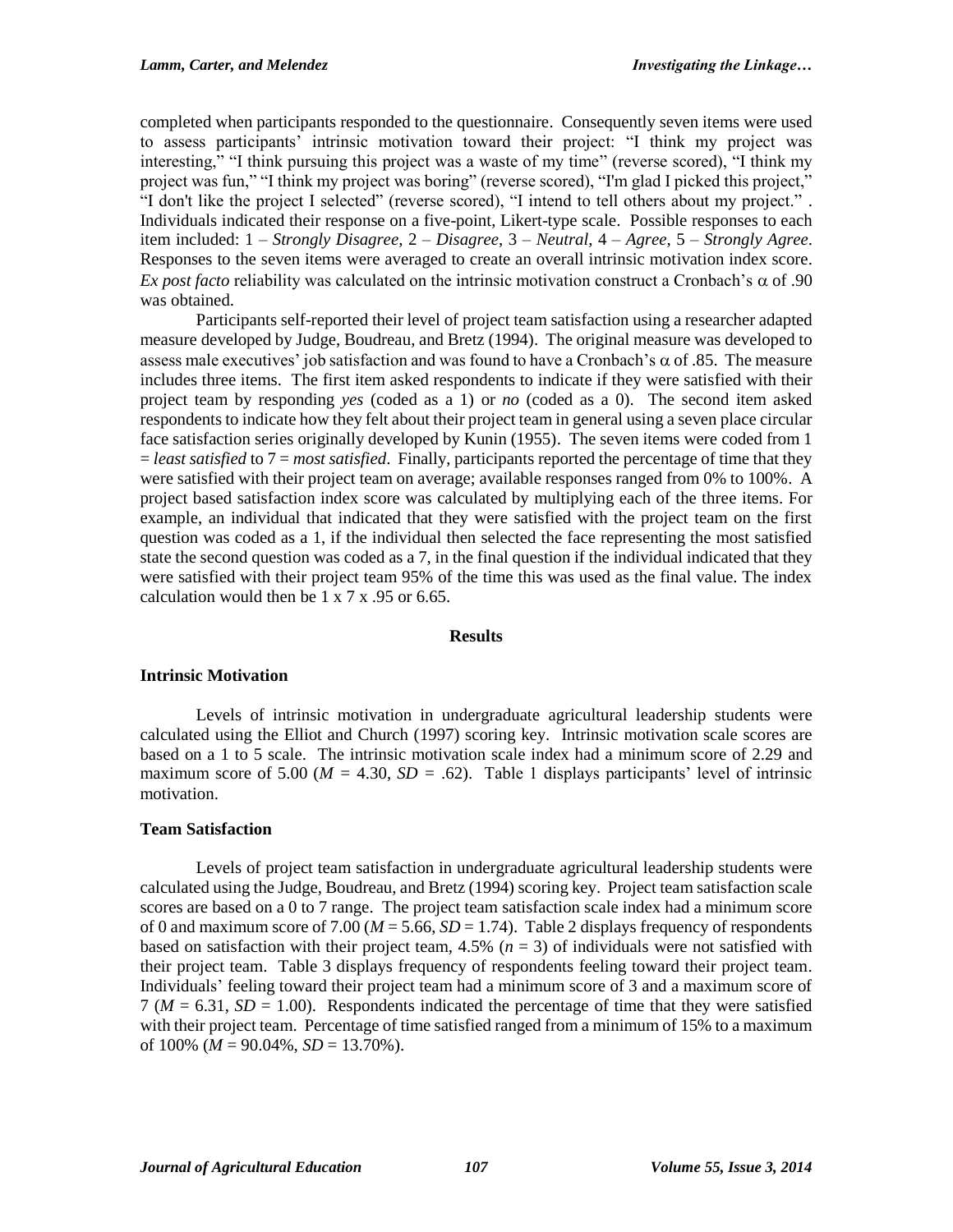# Table 1

## *Participant-Perceived Level of Intrinsic Motivation by Percentage of Respondents*

| <i>Statements</i>                                                | $\boldsymbol{n}$ | Strongly<br><i>Disagree</i><br>$\%$ | <i>Disagree</i><br>$\%$ | <b>Neither</b><br>Agree or<br><i>Disagree</i><br>$\%$ | Agree<br>$\%$ | Strongl<br>y Agree<br>$\%$ |
|------------------------------------------------------------------|------------------|-------------------------------------|-------------------------|-------------------------------------------------------|---------------|----------------------------|
| I think pursuing this project<br>was a waste of my time.<br>(RC) | 67               | 0.00                                | 0.00                    | 5.97                                                  | 28.36         | 65.67                      |
| I think my project was<br>boring. (RC)                           | 66               | 0.00                                | 4.55                    | 6.06                                                  | 31.82         | 57.58                      |
| I don't like the project I<br>selected. (RC)                     | 67               | 1.49                                | 4.48                    | 7.46                                                  | 29.85         | 56.72                      |
| I think my project was fun.                                      | 67               | 0.00                                | 2.99                    | 10.45                                                 | 40.30         | 46.27                      |
| I think my project was<br>interesting.                           | 67               | 0.00                                | 1.49                    | 8.96                                                  | 46.27         | 43.28                      |
| I'm glad I picked this project.                                  | 67               | 0.00                                | 1.49                    | 14.93                                                 | 43.28         | 40.30                      |
| I intend to tell others about<br>my project.                     | 66               | 0.00                                | 10.61                   | 18.18                                                 | 40.91         | 30.30                      |

*Note*. RC = Reverse Coded

# Table 2

## *Number of Respondents by Satisfaction With Project Team*

| Satisfied with Project team |    | $\%$   |
|-----------------------------|----|--------|
| N <sub>o</sub>              | ́  | 4.50   |
| Yes                         | 64 | 95.50  |
| Total                       | 67 | 100.00 |

# Table 3

# *Number of Respondents by Feeling About Project Team*

| Feeling about Project Team |                | $\%$   |
|----------------------------|----------------|--------|
|                            |                |        |
| Very Dissatisfied          | 0              | 0.00   |
| Dissatisfied               | 0              | 0.00   |
| Somewhat Dissatisfied      | $\overline{c}$ | 3.00   |
| Neutral                    |                | 1.50   |
| Somewhat Satisfied         | 11             | 16.40  |
| Satisfied                  | 13             | 19.40  |
| Very Satisfied             | 40             | 59.70  |
| Total                      | 67             | 100.00 |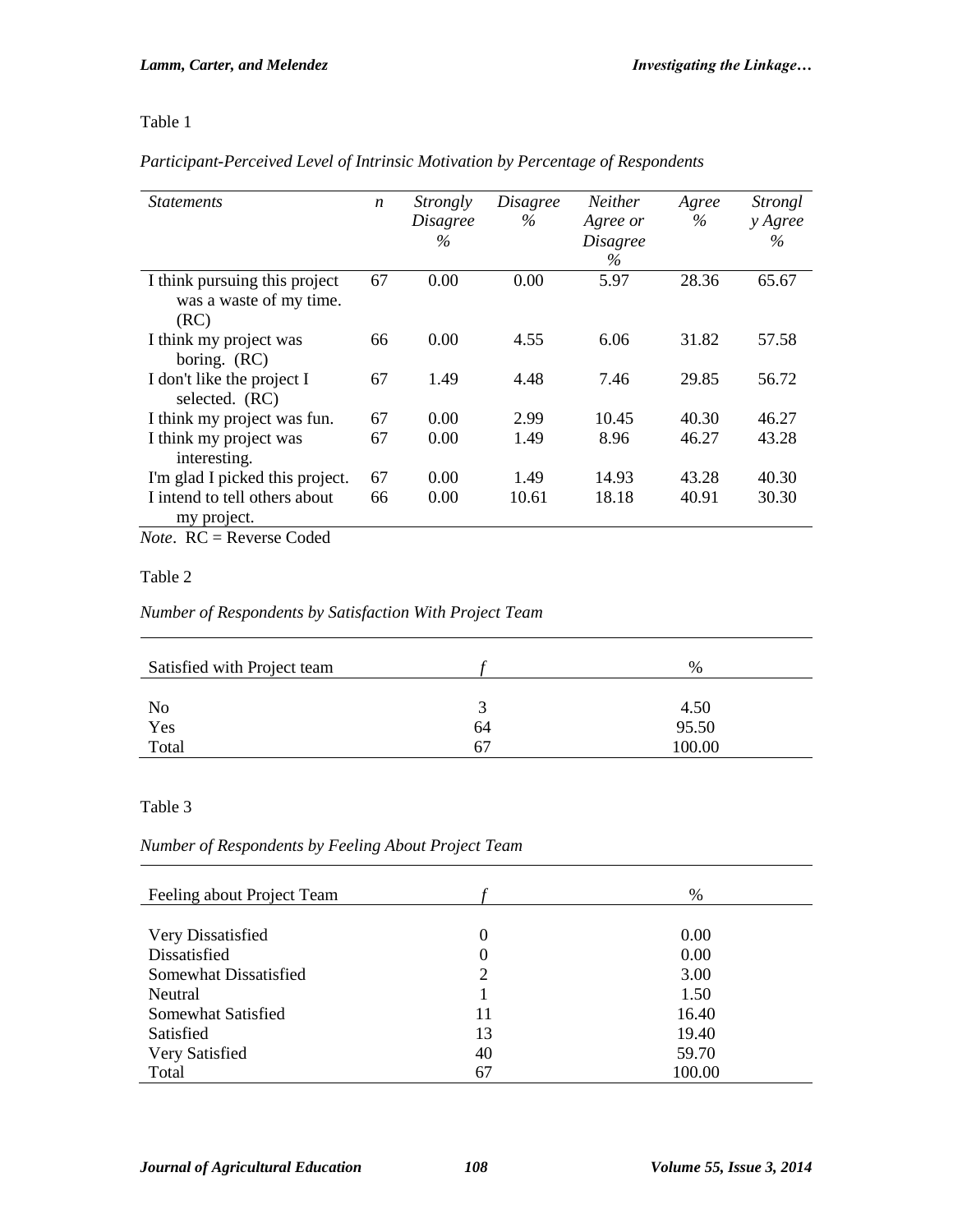## **Relationships between Intrinsic Motivation and Project Team Satisfaction**

Pearson product-moment correlations between intrinsic motivation, project team satisfaction, age, gender, undergraduate classification, ethnicity, and race were completed to illuminate the nature of the relationship between variables. Correlation coefficients and statistical significance between variables are provided in Table 4. Correlations ranged from negligible to very strong in magnitude (Davis, 1971). Intrinsic motivation had a positive very strong correlation  $(r = .70)$  with project team satisfaction. The relationship was statistically significant at the  $p < .01$ level. Intrinsic motivation had no other statistically significant correlations. Project team satisfaction had no statistically significant correlations with demographic variables.

## Table 4

|                              |         |         |         |      |      | <sub>0</sub> |
|------------------------------|---------|---------|---------|------|------|--------------|
|                              |         |         |         |      |      |              |
| 1. Intrinsic Motivation      |         |         |         |      |      |              |
| 2. Project Team Satisfaction | $.70**$ |         |         |      |      |              |
| $3. \text{Age}$              | $-0.09$ | $-0.06$ |         |      |      |              |
| 4. Gender                    | $-0.09$ | $-0.12$ | $-0.11$ |      |      |              |
| 5. Ethnicity                 | $-0.16$ | $-0.11$ | $-0.20$ | 0.13 |      |              |
| 6. Race                      | 0.03    | 0.08    | $-0.19$ | 0.04 | 0.18 |              |

*Intercorrelations Between Intrinsic Motivation, Project Team Satisfaction, Age, Gender, Undergraduate Classification, Ethnicity, and Race*

#### \*\* *p* < .01

## **Intrinsic Motivation Predicting Project Team Satisfaction**

Multiple regression analysis was completed to determine whether a predictive relationship existed between intrinsic motivation and project team satisfaction. Project team satisfaction was treated as a dependent variable. Intrinsic motivation was treated as the independent variable of interest and demographic characteristics were treated as control variables.

Unstandardized regression coefficients in the form of variable level effects along with statistical significance are provided in Table 5. In Model 1 project team satisfaction was regressed against the demographic control variables of age, gender, ethnicity and race. The omnibus model was not statistically significant ( $R^2$ = .05,  $F(4,60)$ = .75,  $p$  = .56). No demographic variables were statistically significant predictors of project team satisfaction. In Model 2 the variable of intrinsic motivation was included. Adding intrinsic motivation as a predictor variable in the model is associated with a statistically significant increase in  $R^2$  ( $\Delta R^2$  = .44,  $F(1,59)$ = 51.58,  $p < .001$ ). Furthermore, intrinsic motivation is a statistically significant predictor of team satisfaction.

Model level variance  $(R^2)$ , changes in  $R^2$  between models, changes in *F* statistics, and significance of *F* statistic changes between models were calculated and are provided in Table 5. Model 1 explained 5% of the variance in project team satisfaction. The difference between Model 1 and Model 2 was statistically significant. Model 2 accounted for 49% of the variance in project team satisfaction.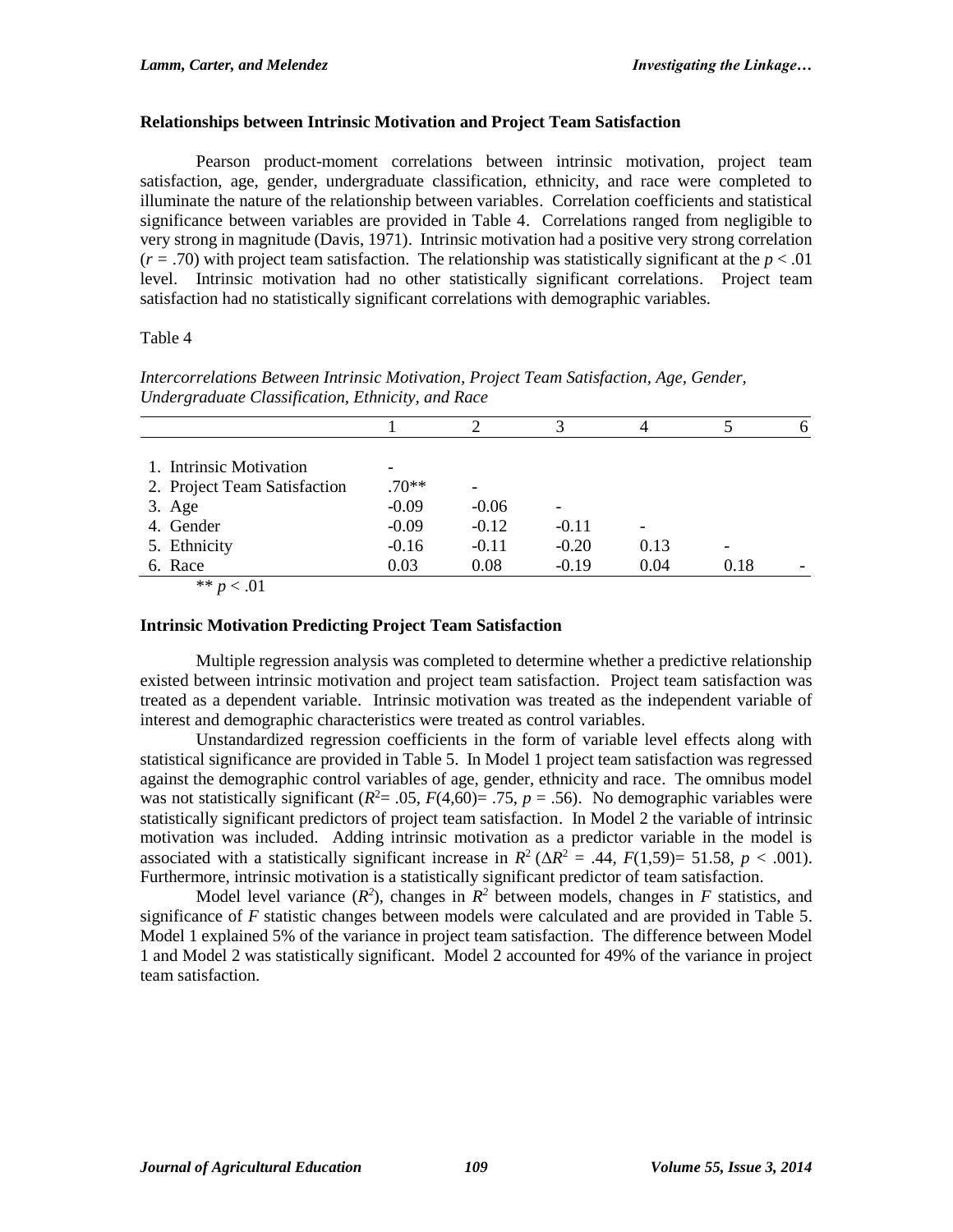#### Table 5

*Multiple Regression of Project Team Satisfaction on Intrinsic Motivation and Demographic Characteristics*

|                                    | Model 1 | Model 2  |
|------------------------------------|---------|----------|
|                                    |         |          |
| Constant                           | 7.48    | $-2.58$  |
| Demographic Characteristics        |         |          |
| Age                                | $-0.03$ | 0.00     |
| Gender                             | $-0.46$ | $-0.21$  |
| Ethnicity                          | $-0.58$ | $-0.02$  |
| Race                               | 0.68    | 0.31     |
| <i><b>Intrinsic Motivation</b></i> |         | $193***$ |

\*\*\**p* < .001

Table 6

*Hierarchical Regression of Project Team Satisfaction on Intrinsic Motivation and Demographic Characteristics*

| Variable Entered                                             | $R^2$ | $R^2$ Change | $F$ Change | Sig. of<br>Change |
|--------------------------------------------------------------|-------|--------------|------------|-------------------|
| Demographic Characteristics<br>Demographic Characteristics & | 0.05  | 0.05         | 0.75       | 0.56              |
| <b>Intrinsic Motivation</b>                                  | 0.49  | 0.44         | 51.58      | $0.00\,$          |

#### **Conclusions, Implications, and Recommendations**

The results of the study conclude that there were no statistically significant differences in intrinsic motivation or project team satisfaction based on demographic characteristics (age, gender, ethnicity, or race). In general agricultural leadership students had a high degree of IM (*M =* 4.30, *SD =* .62) for the project they selected and worked on with their team. Students had slightly lower levels of project team satisfaction ( $M = 5.66$ ,  $SD = 1.74$ ) with larger differences within the observed data. Ninety-five percent  $(n = 64)$  of the students indicated that they were overall satisfied with their team to varying extents. IM and project team satisfaction were very strongly, significantly correlated  $(r = .70)$  at the  $p < .01$  level. Additionally, IM was a significant positive predictor of group satisfaction controlling for the demographic variables of age, gender, ethnicity, and race.

Based on the observations and conclusions of the study a number of recommendations for leadership development in undergraduate agricultural leadership students are suggested. Based on trends in the workplace team based project work should be part of agricultural education classes. Although there are a number of potential challenges associated with implementing project team assignments, such as social loafing, distracting or negative group behavior, or frustrations with teammates, the potential benefits to undergraduate agricultural students are significant. Project team based work provides agricultural undergraduate students the opportunity to develop interpersonal and management skills in an experiential learning environment. Courses focused on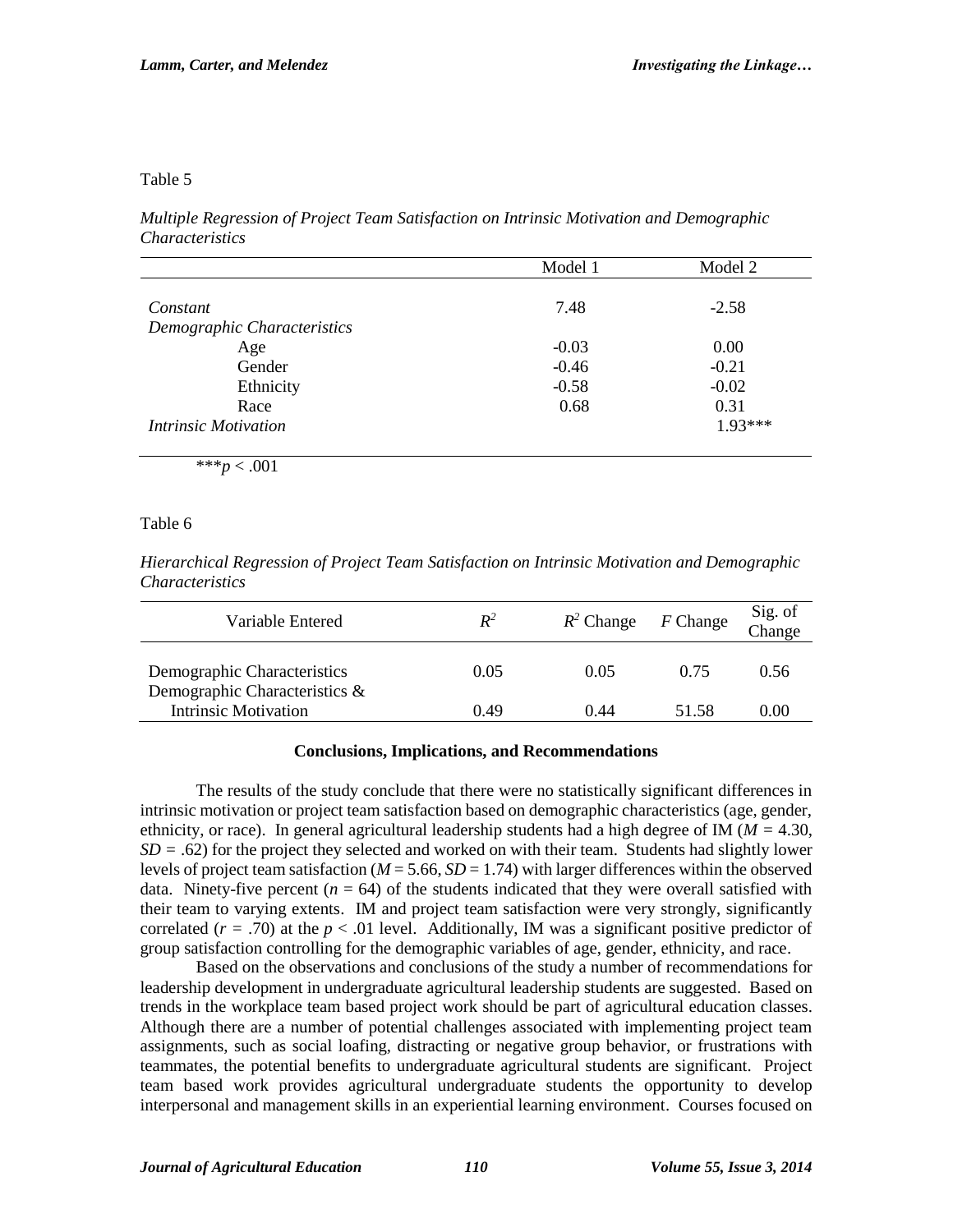social sciences, such as leadership development, are obvious candidates for project team based learning. However, project team based learning is also suggested in other academic settings. For example, STEM education has been shown to benefit from team based learning, development of teamwork skills in these environments are an ancillary, but noteworthy, benefit (Micari, et al., 2010).

Overcoming some of the preliminary dissatisfaction voiced by students to implementing project team based learning can be a significant impediment (Livingstone & Lynch, 2000). However, the results of this study provide very useful insights for how to overcome the team satisfaction dilemma. Specifically, undergraduate agricultural students' intrinsic motivation toward their project task had an unexpected and very strong predictive relationship with their team satisfaction. The implication of this finding is that to improve team satisfaction agricultural educators should appeal to intrinsic motivations of undergraduate agricultural students related to the assignment. Appealing to IM can have an immediate effect on team satisfaction, rather than focusing only on why teams themselves are important (Cardinal & Melville, 1987), it is also critical to ensure undergraduate agricultural students have a felt connection to the work they are doing.

As agricultural educators we must be aware that social influence strategies must be applied with a deft touch, otherwise they may have a deleterious effect. When individuals feel as though they are being controlled and monitored their IM decreases (Enzle & Anderson, 1993). Furthermore, in an academic environment extrinsic motivation in the form of grades represent a very real threat to the ability to cultivate IM; however, mastery, or self-directed goals tend to promote IM (Elliot & Church, 1997).

There are numerous suggestions for increasing undergraduate agricultural student IM on project teams. Buckmaster and Carroll (1999) suggests student motivation is a function of many variables; however, "instructor's enthusiasm, relevance of the material, organization of the course, appropriate difficulty of the material, active involvement of student, variety, rapport between teacher and student, and use of appropriate examples that are understandable and concrete" (p. 54), all contribute to increased IM. Offering choices, allowing undergraduate agricultural students to take an active role in learning, and providing valuable feedback have also been shown to result in greater levels of IM (Albrecht, Haapanen, Hall, & Mantonya, 2009).

Encouraging undergraduate agricultural students to engage in more autonomous, or selfdetermined, learning through IM has been shown to increase students' levels of perceived competence and skills (Williams & Deci, 1996). In organizational settings increased performance, individual well-being, and higher levels of job satisfaction have been observed when individuals are able to embrace their work using IM, or autonomous motivation (Gagne & Deci, 2005). Setting specific high task performance requirements and articulating a task's social or personal importance has also been shown to produce higher levels of IM (Eisenberger, Pierce, & Cameron, 1999)

Although improving IM for the purpose of increasing satisfaction is a worthy goal, ultimately performance improvement is also desired. Numerous studies have demonstrated that improved satisfaction has led to increased performance. For example, team satisfaction has been found to lead to improved academic performance (Lancellotti & Boyd, 2008), negotiation performance (Rockmann & Northcraft, 2010), and team performance (Pearsall & Ellis, 2006). A limitation of this study and a recommendation for future research is to collect and analyze team performance results in addition to satisfaction data.

The results of this study also have implications beyond agricultural education academic settings; if undergraduate agricultural students can learn to harness internal motivations regardless of situation they are more likely to be resilient and satisfied (Gagne & Deci, 2005). Robbins and Judge noted (2009) "happy workers are more likely to be productive workers…organizations with more satisfied employees tend to be more effective than organizations with fewer satisfied employees" (p. 88). If undergraduate agricultural students can learn to activate and harness IM their contributions to work teams and organizations may be significant. Future research is recommended to determine whether IM is related to team satisfaction in professional or agricultural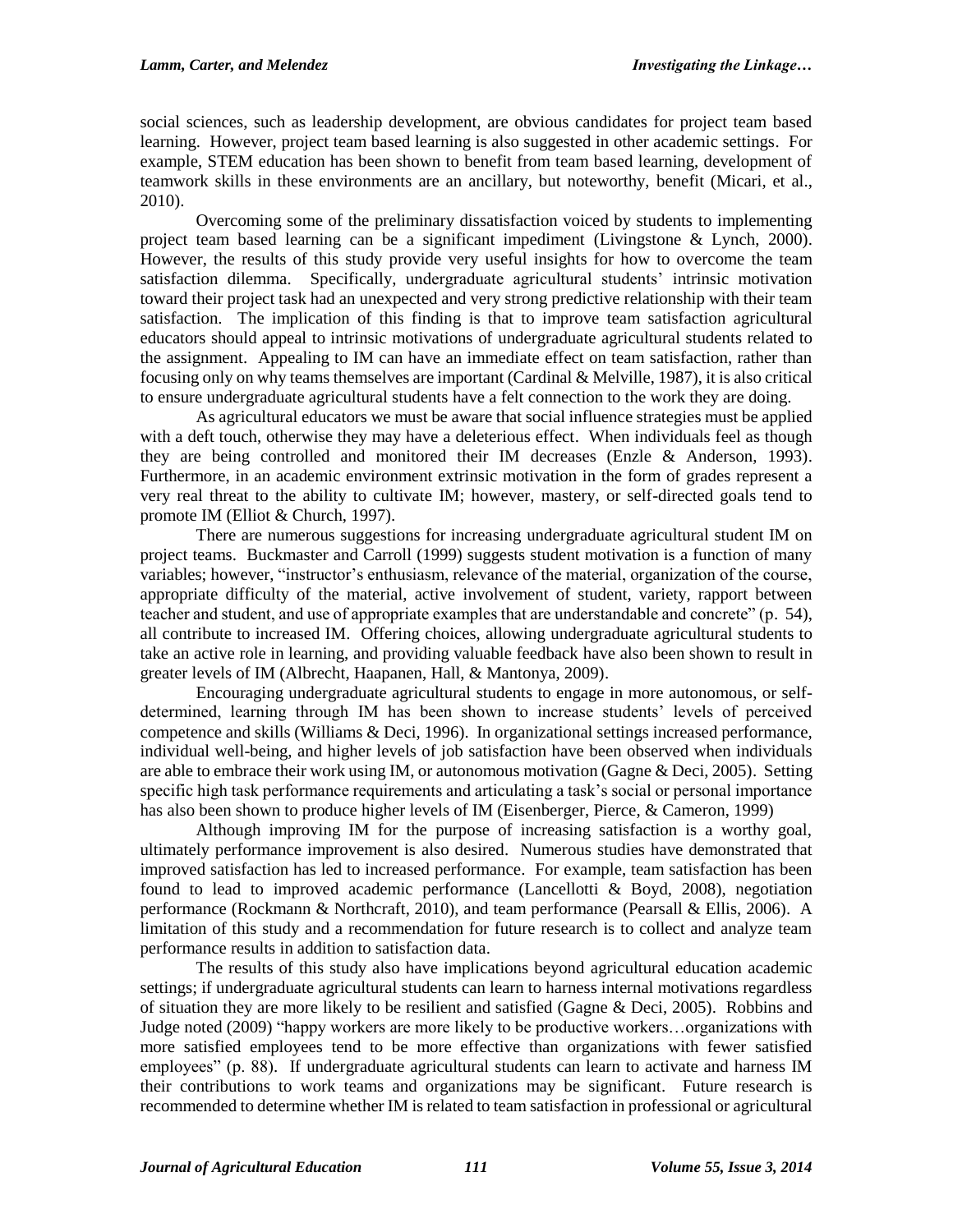industry settings. Furthermore, additional research is suggested to examine the relationship between team satisfaction and job satisfaction within a professional agricultural audience. For example, personal growth and satisfaction best predicted overall job satisfaction within a sample of agriculture faculty (Foor & Cano, 2011). There may be opportunities to further explore whether the factor of personal growth and satisfaction is preceded by team satisfaction.

Additional research is also suggested to study the antecedents of IM as well as the mediators of IM on team satisfaction. For example, the effect of goals, whether mastery or performance based, has been shown to have an impact on how intrinsically motivated participants have been to achieve the goal (Elliot & Harackiewicz, 1994; Rawsthorne & Elliot, 1999). Future research should investigate whether goal orientation has a mediating effect on project team satisfaction. Antecedents of IM such as personalization, contextualization, and choice have been shown to have an effect on level of student motivation (Cordova & Lepper, 1996). Future research should investigate whether different IM approaches result in differing levels of group satisfaction and performance.

#### **References**

- Aarnio, M., Nieminen, J., Pyörälä, E., & Lindblom-Ylänne, S. (2010). Motivating medical students to learn teamwork skills. *Medical Teacher, 32*(4), e199-e199. doi:10.3109/01421591003657469
- Albrecht, E., Haapanen, R., Hall, E., & Mantonya, M. (2009). *Improving secondary school students' achievement using intrinsic motivation.* (Unpublished Masters). Saint Xavier University, Chicago, Illinois.
- Almond, R. J. (2009). Group assessment: Comparing group and individual undergraduate module marks. *Assessment & Evaluation in Higher Education, 34*(2), 141-148. doi:10.1080/02602930801956083
- Antoni, D. G. (2009). Intrinsic vs. extrinsic motivations to volunteer and social capital formation. *Kyklos, 62*(3), 359-370. doi:10.1111/j.1467-6435.2009.00440.x
- Ary, D., Jacobs, L. C., & Sorensen, C. (2010). *Introduction to research in education*. Belmont, CA: Wadsworth Cengage Learning.
- Baldassarre, G. (2011). What are intrinsic motivations? A biological perspective. Paper presented at the *Development and Learning (ICDL), 2011 IEEE International Conference on Epigenetic Robotics, , 2*1-8. doi:10.1109/DEVLRN.2011.6037367
- Buckmaster, D. R., & Carroll, N. J. (2009). Motivating students--factors to consider. (teaching Tips/Notes). *NACTA Journal, 53*(2), 53.
- Burdett, J., & Hastie, B. (2009). Predicting satisfaction with group work assignments. *Journal of University Teaching and Learning Practice, 6*(1), 61-71.
- Cardinal, B. J., & Scott Melville, D. (1987). PSYCHOLOGICAL IMPLICATIONS: Increasing the intrinsic motivation of your athletes in the weight room. *National Strength & Conditioning Association Journal,9*(1), 57. doi:10.1519/0744- 0049(1987)009<0057:ITIMOY>2.3.CO;2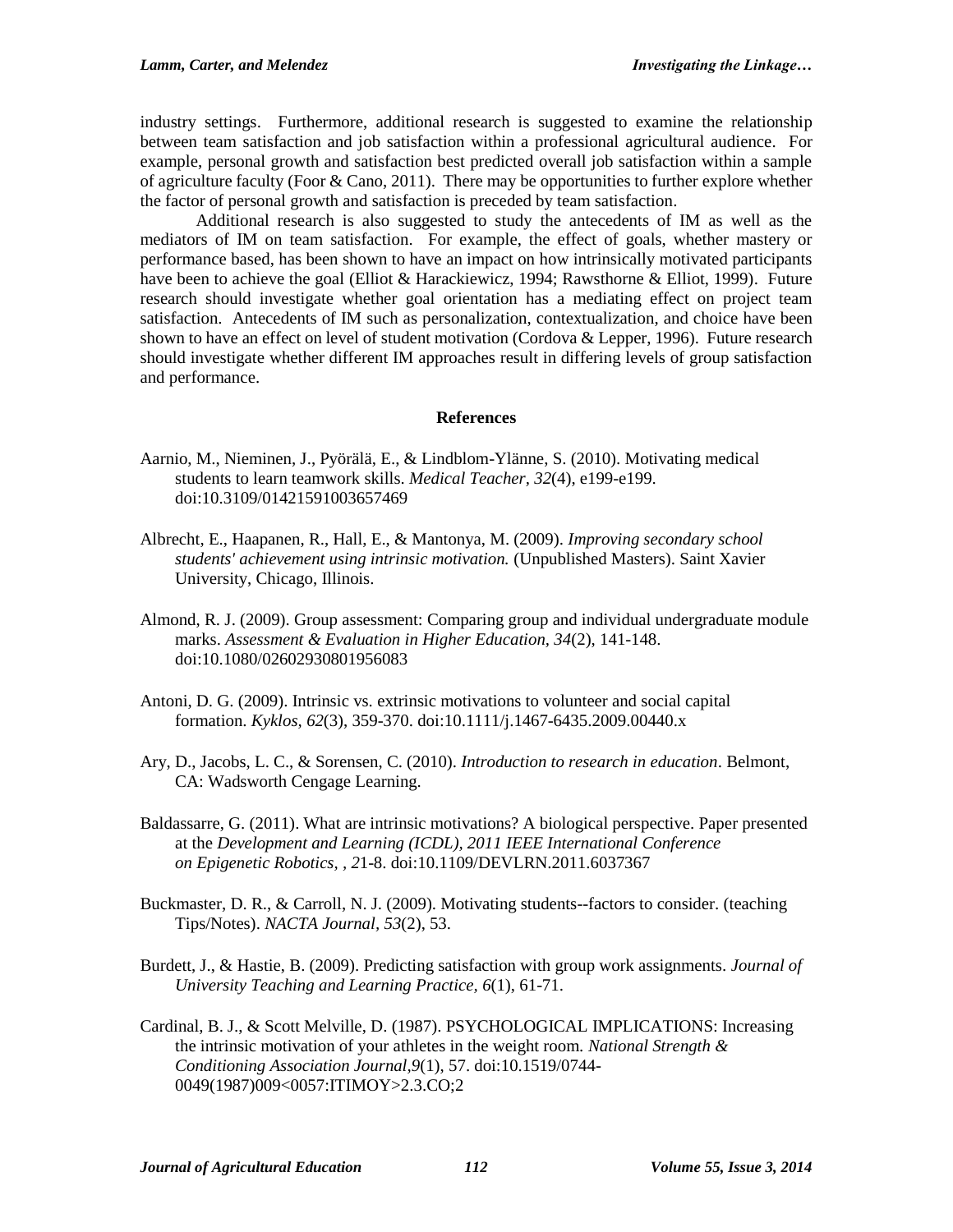Cordova, D. I., & Lepper, M. R. (1996). Intrinsic motivation and the process of learning: Beneficial effects of contextualization, personalization, and choice. *Journal of Educational Psychology, 88*(4), 715-730. doi:10.1037/0022-0663.88.4.715

Csikszentmihalyi, M. (1990). Literacy and intrinsic motivation. *Daedalus, 119*(2), 115-140.

- Davis, J. A. (1971). *Elementary survey analysis*. Englewood Cliffs, NJ: Prentice-Hall.
- Deci, E. L., Koestner, R., & Ryan, R. M. (1999). A meta-analytic review of experiments examining the effects of extrinsic rewards on intrinsic motivation. *Psychological Bulletin, 125*(6), 627-668. doi:10.1037/0033-2909.125.6.627
- Deci, E. L. (1971). Effects of externally mediated rewards on intrinsic motivation. *Journal of Personality and Social Psychology, 18*(1), 105-115. doi:10.1037/h0030644
- Doerfert, D. L. (Ed.) (2011). *National research agenda: American Association for Agricultural Education's research priority areas for 2011-2015.* Lubbock, TX: Texas Tech University, Department of Agricultural Education and Communications.
- Eisenberger, R., Pierce, W. D., & Cameron, J. (1999). Effects of reward on intrinsic motivation- negative, neutral and positive: Comment on deci, koestner, and ryan (1999). *Psychological Bulletin,125*(6), 677-691. doi:10.1037/0033-2909.125.6.677
- Elliot, A. J., & Church, M. A. (1997). A hierarchical model of approach and avoidance achievement motivation. *Journal of Personality and Social Psychology, 72*(1), 218-232. doi:10.1037/0022-3514.72.1.218
- Elliot, A. J., & Harackiewicz, J. M. (1994). Goal setting, achievement orientation, and intrinsic motivation: A mediational analysis. *Journal of Personality and Social Psychology, 66*(5), 968-980. doi:10.1037/0022-3514.66.5.968
- Emery, C. R., & Barker, K. J. (2007). Effect of commitment, job involvement and teams on customer satisfaction and profit. *Team Performance Management, 13*(3/4), 90-101. doi:10.1108/13527590710759847
- Enzle, M. E., & Anderson, S. C. (1993). Surveillant intentions and intrinsic motivation. *Journal of Personality and Social Psychology, 64*(2), 257-266. doi:10.1037/0022-3514.64.2.257
- Espey, M. (2010). Valuing teams: What influences student attitudes? *NACTA Journal, 54*(1), 31.
- Foor, R. M., & Cano, J. (2011). Predictors of job satisfaction among selected agriculture faculty. *Journal of Agricultural Education, 52*(1), 30-39. doi:10.5032/jae.2011.01030
- Freedman, S. M., & Phillips, J. S. (1985). The effects of situational performance constraints on intrinsic motivation and satisfaction: The role of perceived competence and selfdetermination. *Organizational Behavior and Human Decision Processes, 35*(3), 397-416. doi:10.1016/0749-5978(85)90030-5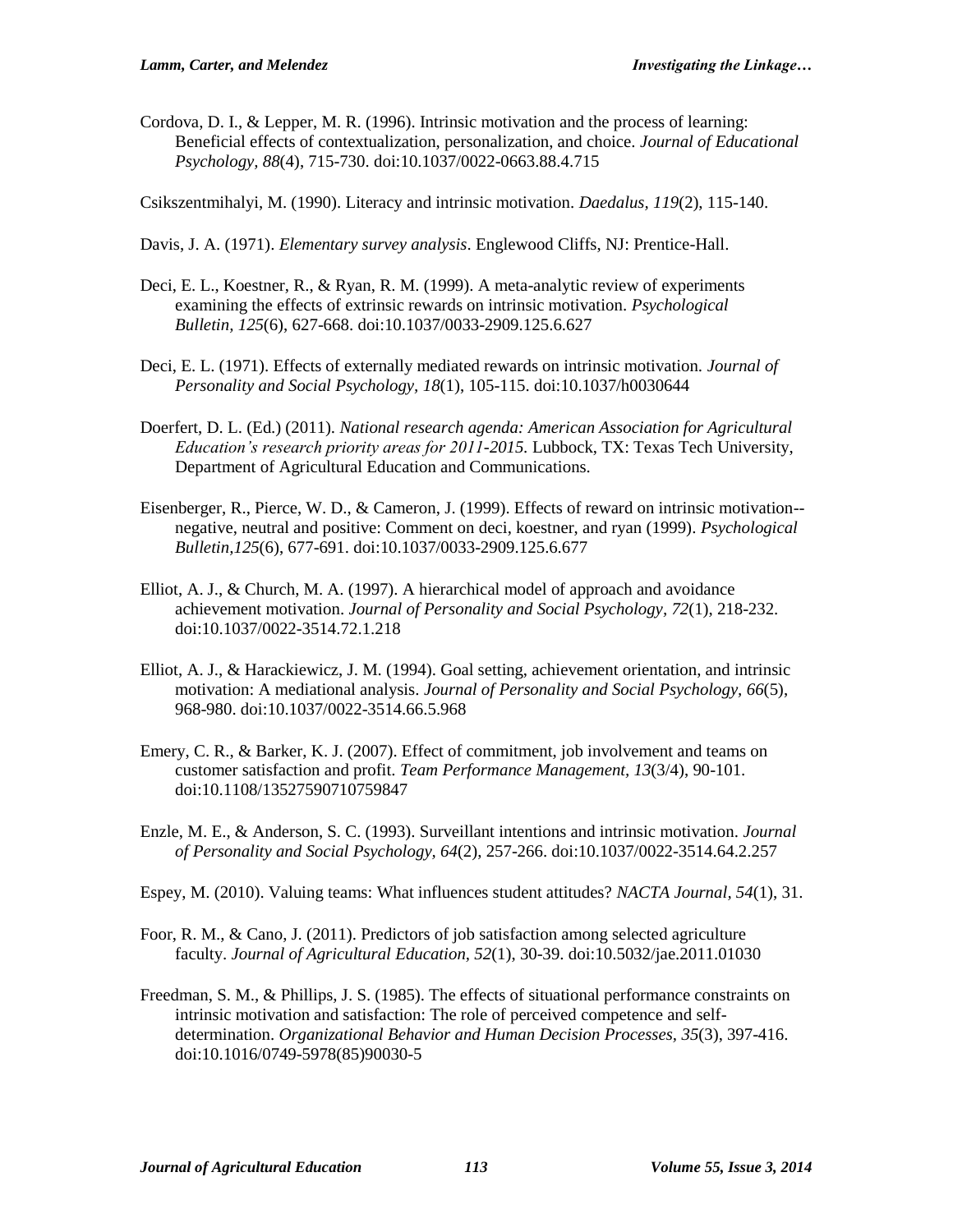- Freeman, K. A. (1996). Attitudes toward work in project groups as predictors of academic performance. *Small Group Research, 27*(2), 265-282. doi:10.1177/1046496496272004
- Gagné, M., & Deci, E. L. (2005). Self-determination theory and work motivation. *Journal of Organizational Behavior, 26*(4), 331-362. doi:10.1002/job.322
- Judge, T. A., Boudreau, J. W., & Bretz, R. D. (1994). Job and life attitudes of male executives. *Journal of Applied Psychology, 79*(5), 767-782. doi:10.1037/0021- 9010.79.5.767
- Kember, D., Ho, A., & Hong, C. (2008). The importance of establishing relevance in motivating student learning. *Active Learning in Higher Education, 9*(3), 249-263. doi:10.1177/1469787408095849
- Kouzes, J. M., & Posner, B. Z. (2010). *The truth about leadership: The no-fads, heart-of-thematter facts you need to know*. San Francisco, Calif: Jossey-Bass.
- Kunin, T. (1955). The construction of a new type of attitude measure. *Personnel Psychology, 8*, 65-78.
- Lancellotti, M. P., & Boyd, T. (2008). The effects of team personality awareness exercises on team satisfaction and performance: The context of marketing course projects. *Journal of Marketing Education, 30*(3), 244-254. doi:10.1177/0273475308322282
- Livingstone, D., & Lynch, K. (2000). Group project work and student-centred active learning: Two different experiences. *Studies in Higher Education, 25*(3), 325-345. doi:10.1080/713696161
- Micari, M., Gould, A. K., & Lainez, L. (2010). Becoming a leader along the way: Embedding leadership training into a large-scale peer-learning program in the STEM disciplines. *Journal of College Student Development, 51*(2), 218-230. doi:10.1353/csd.0.0125
- Northouse, P. G. (2013). *Leadership: Theory and practice* (6th ed.). Thousand Oaks: Sage Publications.
- Oudejans, R. (2007). *Linking extrinsic and intrinsic motivation to job satisfaction and to motivational theories.* (Unpublished Masters Thesis). University of Maastricht, Maastricht, Netherlands.
- Pearsall, M. J., & Ellis, A. (2006). The effects of critical team member assertiveness on team performance and satisfaction. *Journal of Management, 32*(4), 575-594. doi:10.1177/0149206306289099
- Rawsthorne, L. J., & Elliot, A. J. (1999). Achievement goals and intrinsic motivation: A metaanalytic review. *Personality and Social Psychology Review, 3*(4), 326-344. doi:10.1207/s15327957pspr0304\_3